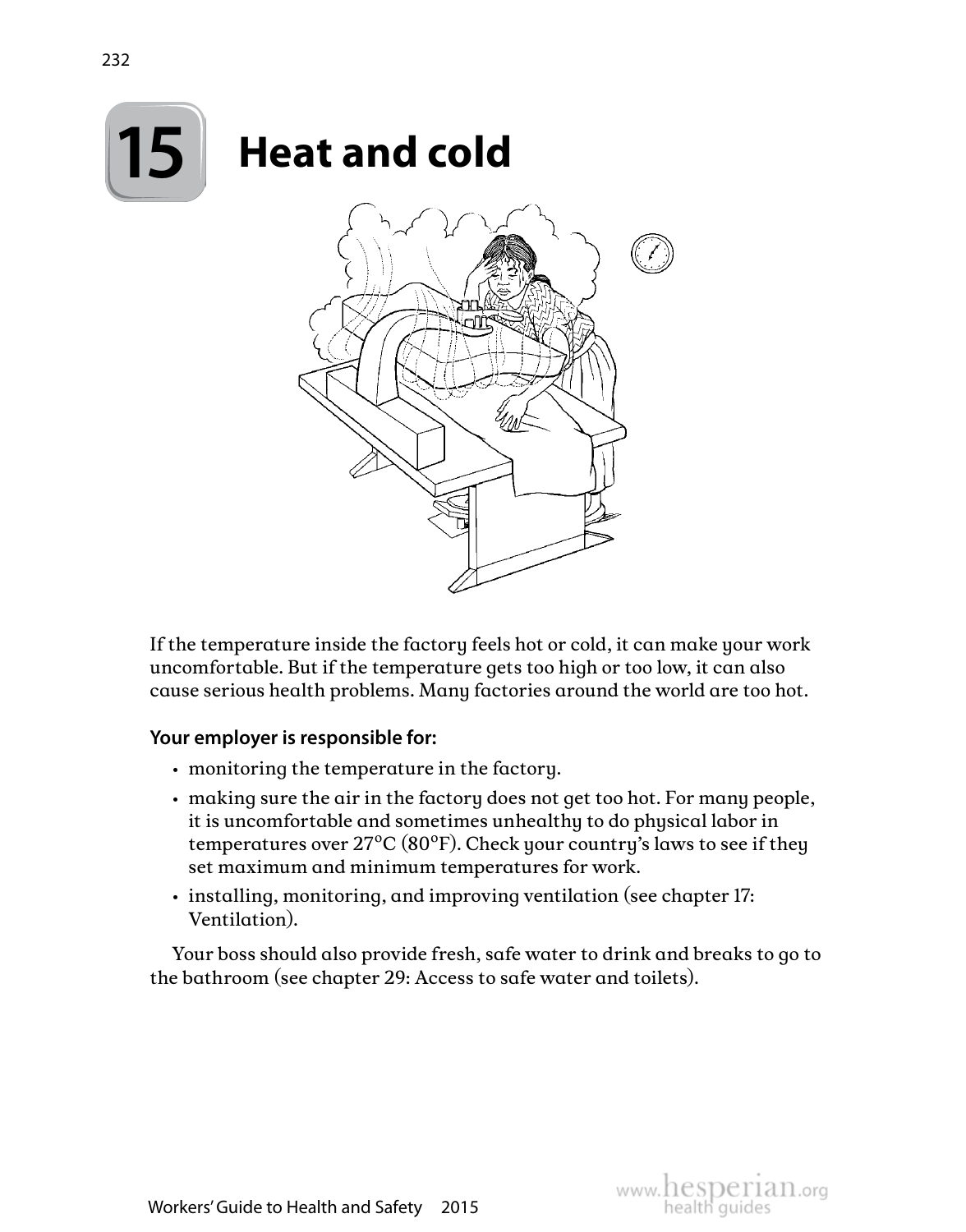# **Dangers from heat**

When you get very hot, your body sweats to cool off. And when you sweat, your body loses liquid. To stay healthy, you need to drink enough water to replace the liquid you lose as you sweat. If you do not drink enough water or if you do not get regular breaks from the heat, you can get sick very quickly.

The first signs of too much heat are heavy sweating and a quicker heartbeat. If you begin to have a headache, feel weak or tired, have painful muscle cramps, or feel dizzy, confused, or nauseous, you are in danger of heat illness. As soon as you feel these warning signs, you need to begin cooling off or you could collapse.

If you keep working past these signs, you might suffer heatstroke. One sign of heatstroke is that you no longer sweat even if you are very hot. Heatstroke happens because your body gets too hot and it overheats your brain. It can cause permanent damage to the brain and other organs, and can kill you.



*If it is very humid inside the factory you might not notice you are sweating or how hot your body is getting.*

Other health problems caused by too much heat include:

- skin rashes, boils, or infected hairs
- heart problems
- vaginal infections, especially in women who sit most of the time, and whose clothing stays damp with sweat
- pregnancy complications and miscarriage
- fewer sperm in men, making it difficult to conceive a child

Too much heat is especially dangerous for people with heart problems, high blood pressure, diabetes, and for people taking certain tranquilizers or medicine for nausea.

When people start a new job in a hot factory, it affects them more. Watch co-workers for signs of too much heat, especially in the first few weeks.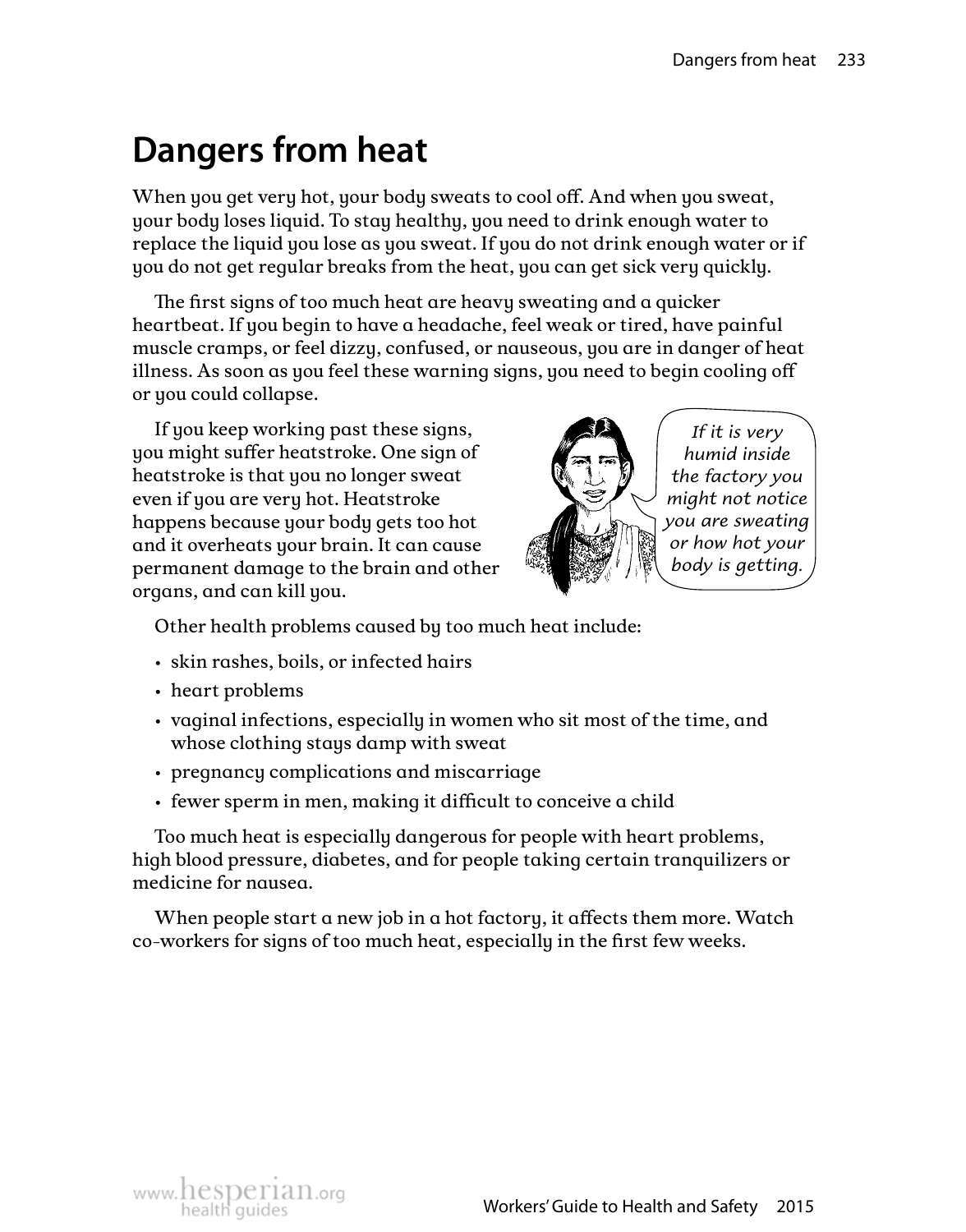#### **Stand together, fan together**

I work in a shoe factory in Reynosa, Mexico. After work, I meet with a group of women to talk about problems at work. When the air conditioning in the factory broke a few months ago, the manager said

fixing it was too expensive. We started to talk about how sick we felt working in the heat. The manager did not listen to us when we asked him to fix the air conditioner, so our group decided to find another way to convince him. One morning we walked into the factory, but we did not start working. We sat down and started fanning ourselves. Other workers saw what we were doing and joined us. Soon all the workers in the factory had stopped working and started fanning. By the end of the day, the manager had fixed the air conditioning!



### **Cool the air inside the factory**

The best way to protect workers from too much heat is to keep the air inside the factory cool and give workers time to rest, to cool off, and to drink enough safe, clean water. (For information about ventilation, see chapter 17.)

### **Rest and drink water**

- **Drink cool water** whenever you feel thirsty. It is better to drink a little bit of water several times a day than drink a lot at one time. Do not drink coffee or cola because they will dehydrate you. Policies that let workers take enough bathroom breaks help them stay hydrated and healthy.
- **Take rest breaks.** If your job makes you very hot, you should rest in a cool area for 5 minutes to recover. Take as many cooling breaks as you need.
- **Wear loose-fitting, lightweight clothes** that let air through to your skin to help dry your sweat and cool your body. Loose underclothes made of



cotton, instead of nylon, can also help prevent skin rashes and infections.

• **Limit time working in very hot areas by rotating jobs,** so that nobody works in high heat all day or every day.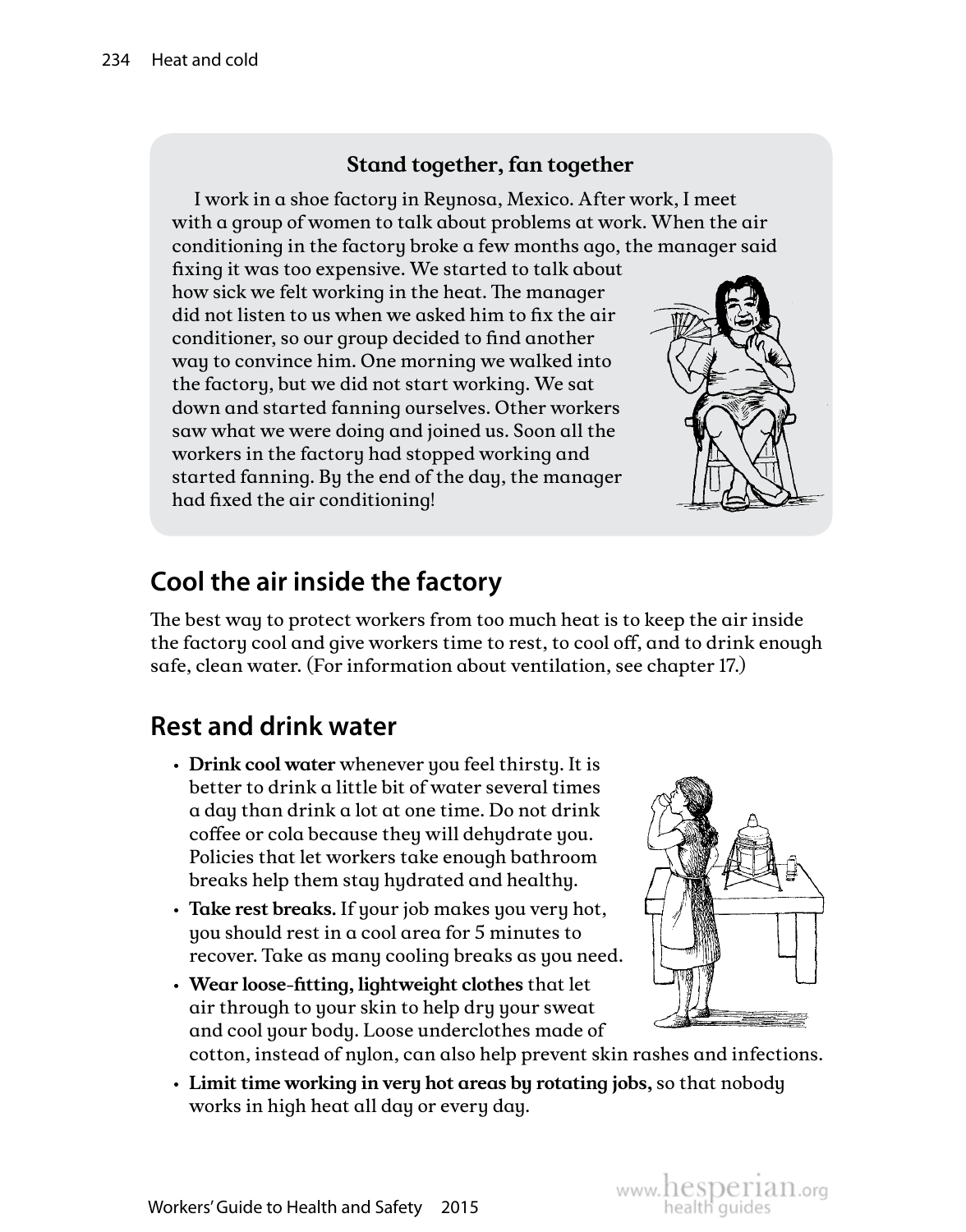## **First aid for heat illness**

Pay attention to people who act confused or delusional when working in a hot environment. The person is probably suffering from heat illness, though these are also signs of chemical exposure. Take action immediately. Do not wait until a person faints to give first aid.

- **1.** Have the person lie down in a cool place.
- **2.** Raise his feet and rub his legs.
- **3.** Give him cool water to drink. You can give juice or other drinks if that is all you have, but do not give coffee or cola.
- **4.**  Place cold cloths on his face and neck.
- **5.** If the person faints, get medical help right away.



## **Muscle cramps caused by heat**

When you sweat too much and do not drink enough to replace it, your muscles will cramp. Drink fluids regularly during the day to prevent muscle cramps.

If you have a cramp in your legs, arms, or belly:

- **1.** Every hour until the cramps are gone, slowly drink 1 liter of cool water or rehydration drink, juice, or any drink except for coffee or cola.
- **2.** Sit or lie down in a cool place.
- **3.** Gently massage the painful areas.

#### **To make rehydration drink:**

- **1.**  Pour 1 liter of clean **water** in a container.
- **2.**  Add ½ teaspoon of **salt**.
- **3.**  Add 8 flat teaspoons of **sugar** and mix well.

Give as much as the person will take. For more on rehydration drink, see *Where There is No Doctor,* page 152.



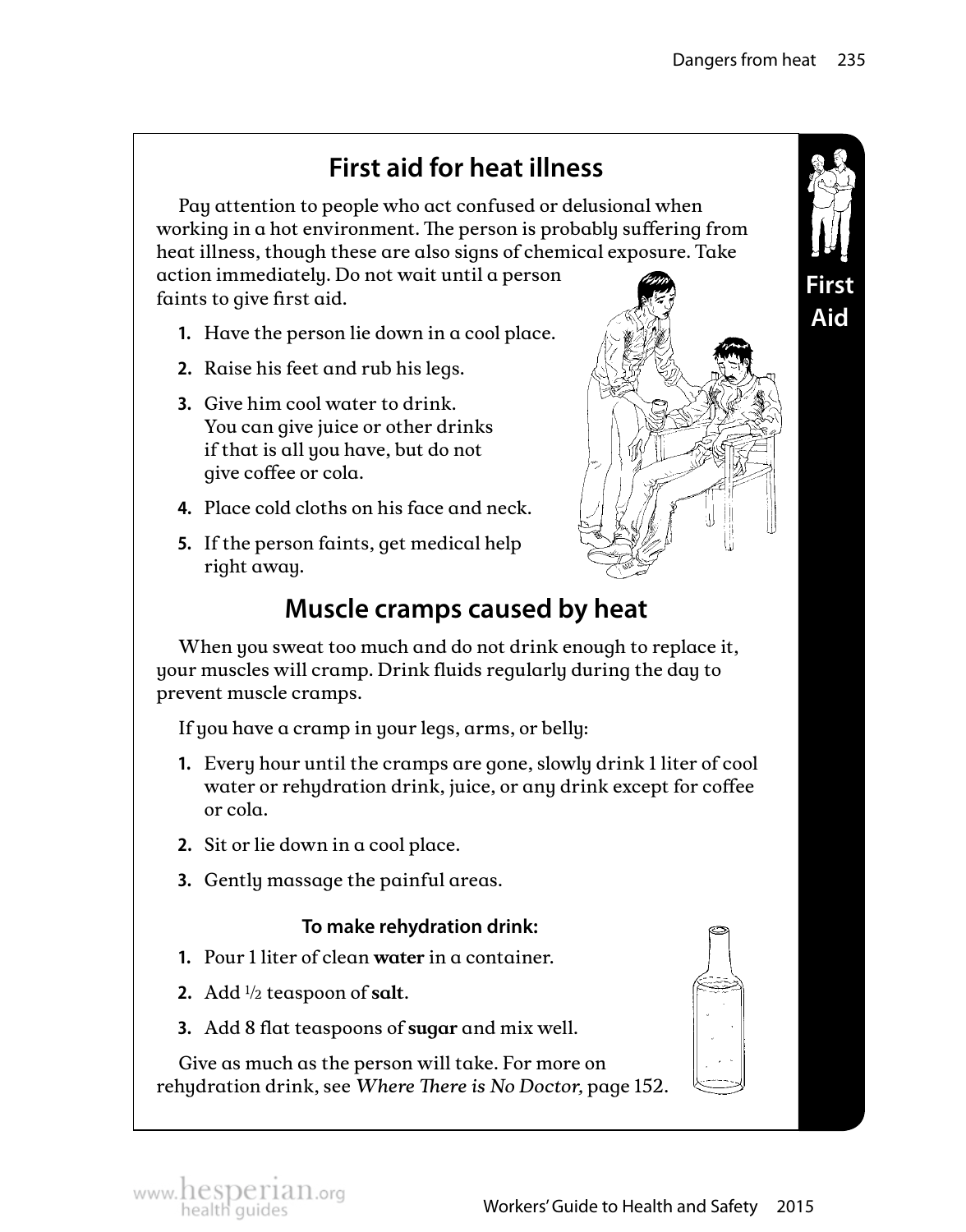# **Dangers from cold**

When you are cold, your muscles become tense and less flexible, which makes strain and injury more likely. When your body gets cold, you can also get sick with other illnesses more easily.

Working when you are too cold can also be dangerous because you think and move more slowly. Your hands and feet cannot hold or feel things as well as usual, so you may not notice if you are injured. Using tools that vibrate can make problems from cold even worse.

## **Warm up the workplace**

The best way to protect workers from getting sick or injured due to cold is to keep the factory at a comfortable temperature.

- **Insulate the roof and walls** to keep warm air inside the building and cold air outside.
- **Heat the work area** with a hot air system, or with hot water or steam radiators that spread the heat evenly.
- **Insulate the floor** especially floors made of concrete, stone, or metal – with rubber, wood, or carpeting. Anti-fatigue mats can be good insulation from cold floors.
- **Insulate chairs** with cushions, cloth, or foam rubber, especially if the chairs are made of metal. Wood, plastic, and fabric chairs are warmer to sit on than metal chairs.



**A hat, jacket, and floor mat can help you stay warmer.** 

- **Heat vehicles** with electric seat warmers or hot air blowing on the feet.
- **Close doors and windows** to keep out cold air when the climate is cold. If open windows and doors help ventilate the factory, see chapter 17: Ventilation for information about other ways to keep chemicals and dust out of the air.
- **Open doors, windows, and window shades** to let sunshine and warm air in when the climate is warm.